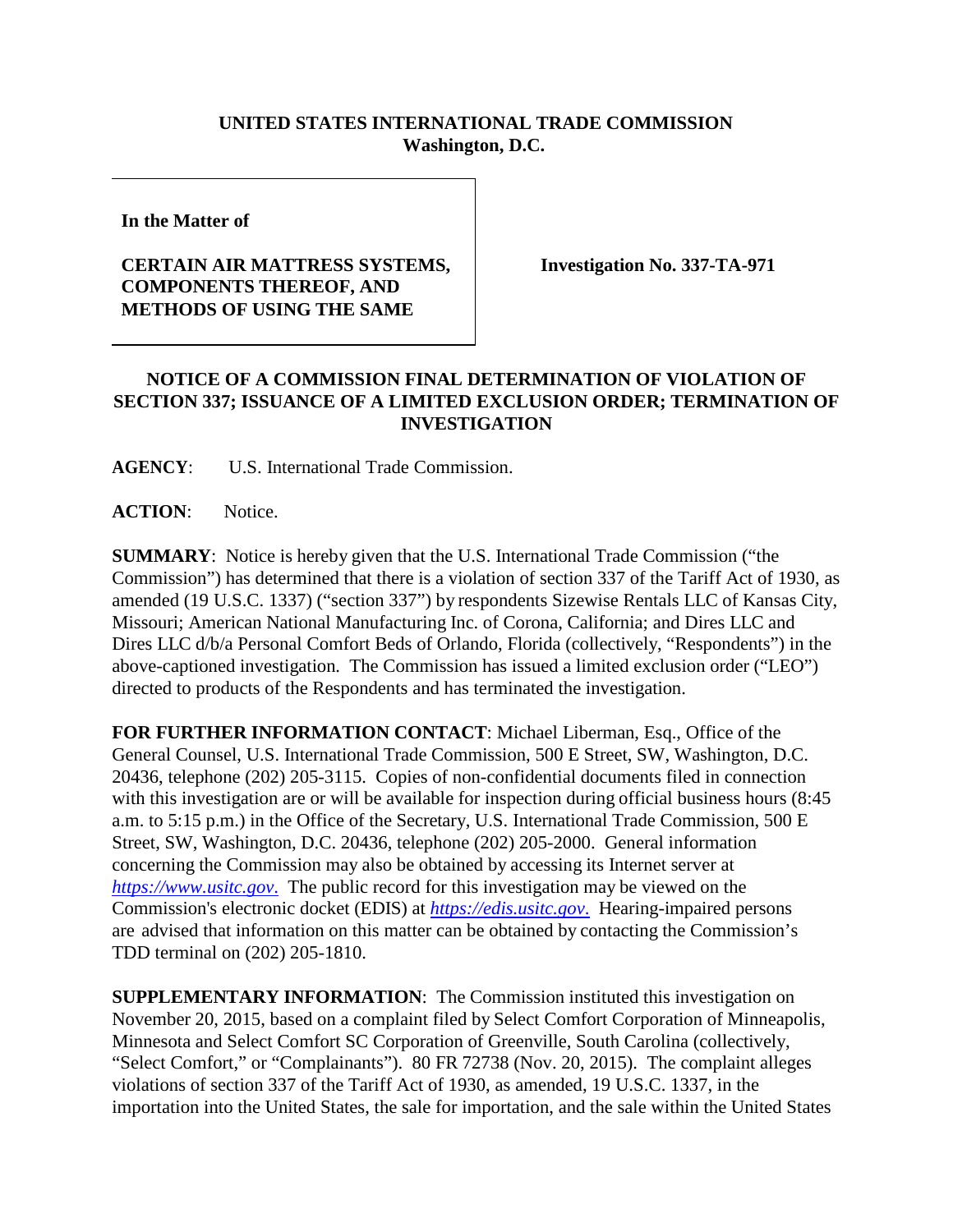after importation of certain air mattress systems, components thereof, and methods of using the same by reason of infringement of certain claims of U.S. Patent Nos. 5,904,172 ("the '172 patent") and 7,389,554 ("the '554 patent"). *Id*. In addition to the private parties named as respondents, the Commission named the Office of Unfair Import Investigations as a party in this investigation. *Id.*

Pursuant to Commission Rule 210.50(b)(1), 19 CFR 210.50(b)(1), the Commission ordered that the presiding administrative law judge ("ALJ"):

> [S]hall take evidence or other information and hear arguments from the parties and other interested persons with respect to the public interest in this investigation, as appropriate, and provide the Commission with findings of fact and a recommended determination on this issue, which shall be limited to the statutory public interest factors set forth in 19 U.S.C. 1337(d)(1), (f)(1),  $(g)(1)$ .

80 FR 72738 (Nov. 20, 2015).

The evidentiary hearing on the question of violation of section 337 was held August 8-12, 2016. The final ID on violation was issued on November 18, 2016. The ALJ issued his recommended determination on remedy, the public interest and bonding on the same day. The ALJ found no violation of section 337 in this investigation. The ALJ recommended that should the Commission find a violation of section 337 in the present investigation, it issue an LEO prohibiting the importation of Respondents' air controllers and air mattress systems found to infringe the asserted patents. The ALJ also recommended the inclusion of a provision for the '554 patent, whereby Respondents could certify that certain imports are not covered by the LEO. The ALJ did not recommend that the Commission issue a cease and desist order in this investigation. The ALJ further recommended a zero bond during the period of Presidential review.

All parties to this investigation filed timely petitions for review of various portions of the final ID, as well as timely responses to the petitions.

On December 13, 2016, Respondents filed a "Motion For a Limited Re-Opening of the Record for Consideration of Prior Art Not Identified By Complainants During Discovery." Both the IA and Complainants filed timely responsive pleadings opposing Respondents' motion. The Commission has determined to deny Respondents' motion to re-open the record.

On December 19, 2016, both Complainants and Respondents filed their respective Public Interest Statement pursuant to 19 CFR 210.50(a)(4). Responses from the public were likewise received by the Commission pursuant to notice. *See* Notice of Request for Statements on the Public Interest (Nov. 29, 2016).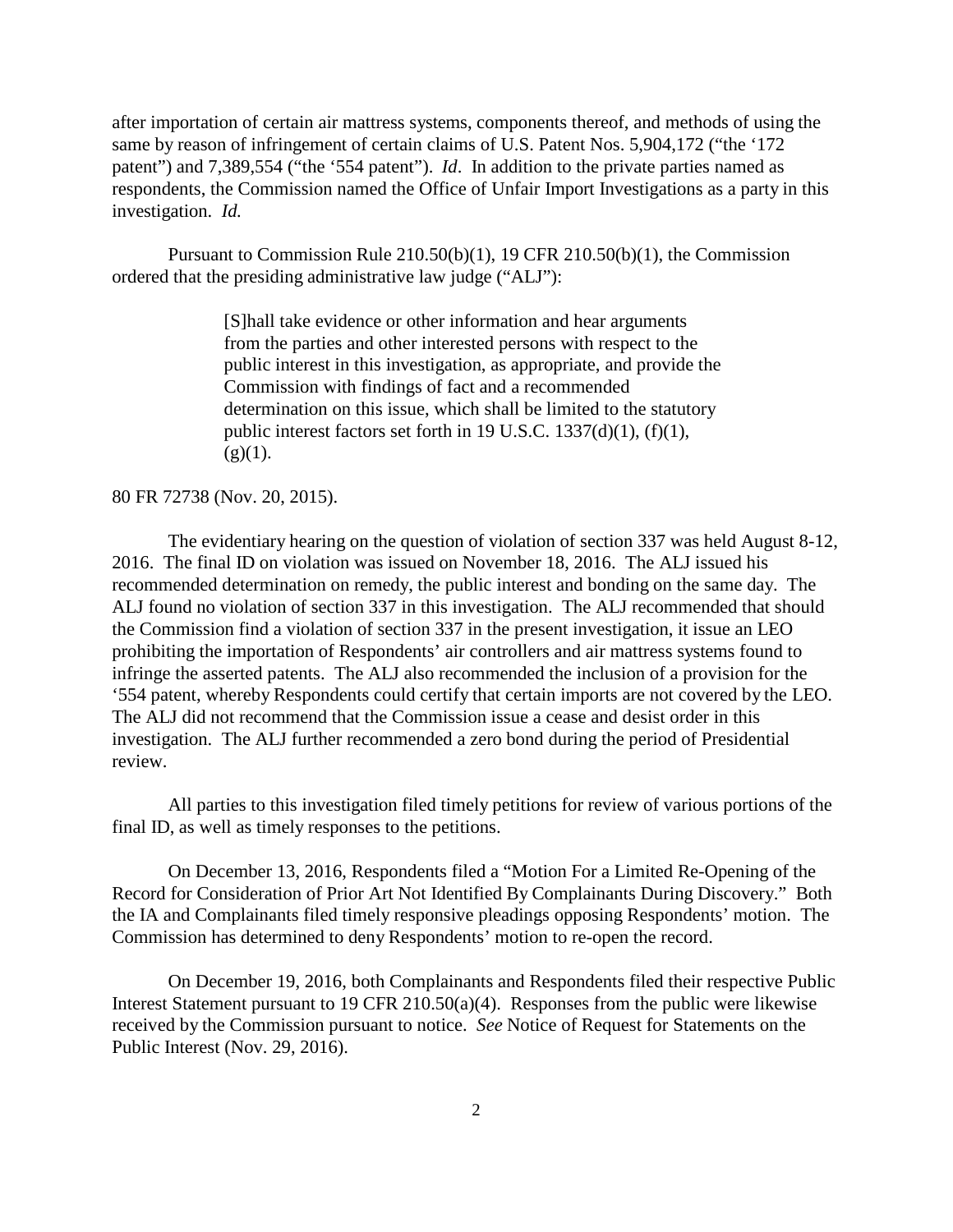The Commission determined to review various portions of the final ID and issued a Notice to that effect dated January 23, 2017 ("Notice of Review"). 82 *Fed. Reg*. 8623 (Jan. 27, 2017). In the Notice of Review, the Commission also set a schedule for the filing of written submissions on the issues under review, including certain questions posed by the Commission, and on remedy, the public interest, and bonding. The parties have briefed, with initial and reply submissions, the issues under review and the issues of remedy, the public interest, and bonding.

Having examined the record in this investigation, including the parties' submissions filed in response to the Notice of Review, the Commission has determined as follows:

(1) To reverse (a) the ID's finding that Respondents' P5000, P6000, and Arco products do not meet the "guides" and "stops" limitation of claim 2 of the '172 patent; (b) the ID's finding that the Gen 3 Arco and Platinum 5000/6000 controllers do not meet the "guides" and "stops" limitation of claim 12 of the '172 patent; and (c) the ID's finding that the Gen 3 Arco and Platinum 5000/6000 controllers do not infringe claim 12 of the '172 patent;

(2) To affirm the ID's finding that the '172 Accused Products do not meet the claim limitation "pressure monitor means being operably coupled to the processor and being in fluid communication with the at least one bladder for continuously monitoring the pressure in the at least one bladder" in claims 2, 6, 20, 22, and 24 of the '172 patent;

(3) To (a) modify the ID's finding that the '172 Accused Products do not infringe claim 9 of the '172 patent by striking the words "For the reasons stated above in the discussion of claim 2" in the first full paragraph on page 23 of the ID and, instead, find that the Accused Products do not meet the "continuously monitoring" limitation of claim 9 and therefore do not infringe claim 9 for the reasons detailed in the accompanying Commission Opinion; and (b) affirm the ID's finding of no induced infringement of claim 9 of the '172 patent;

(4) To take no position on the ID's discussion in the last paragraph on page 20 and the first paragraph on page 21 of the ID. *See Beloit Corporation v. Valmet Oy*, 742 F.2d 1421, 1423 (Fed. Cir.1984) ("*Beloit*");

(5) To modify the ID's finding regarding non-infringement of claim 16 of the '554 patent by striking the words "For the reasons stated above in the discussion of claim 1," in the fourth paragraph on page 70 of the ID and instead find that the '554 Accused Products do not meet the "air posturizing sleep surface" limitation of claim 16 and therefore do not infringe claim 16 for the reasons detailed in the accompanying Commission Opinion;

(6) To reverse the ID's determination that the '554 Domestic Industry Products do not practice the '554 patent and thus do not satisfy the technical prong of the domestic industry requirement with respect to the '554 patent and, instead, determine that for the reasons detailed in the accompanying Commission Opinion, Complainants have satisfied the technical prong with respect to the '554 patent based only on the U15 and U11 products practicing claim 16 of the '554 patent;